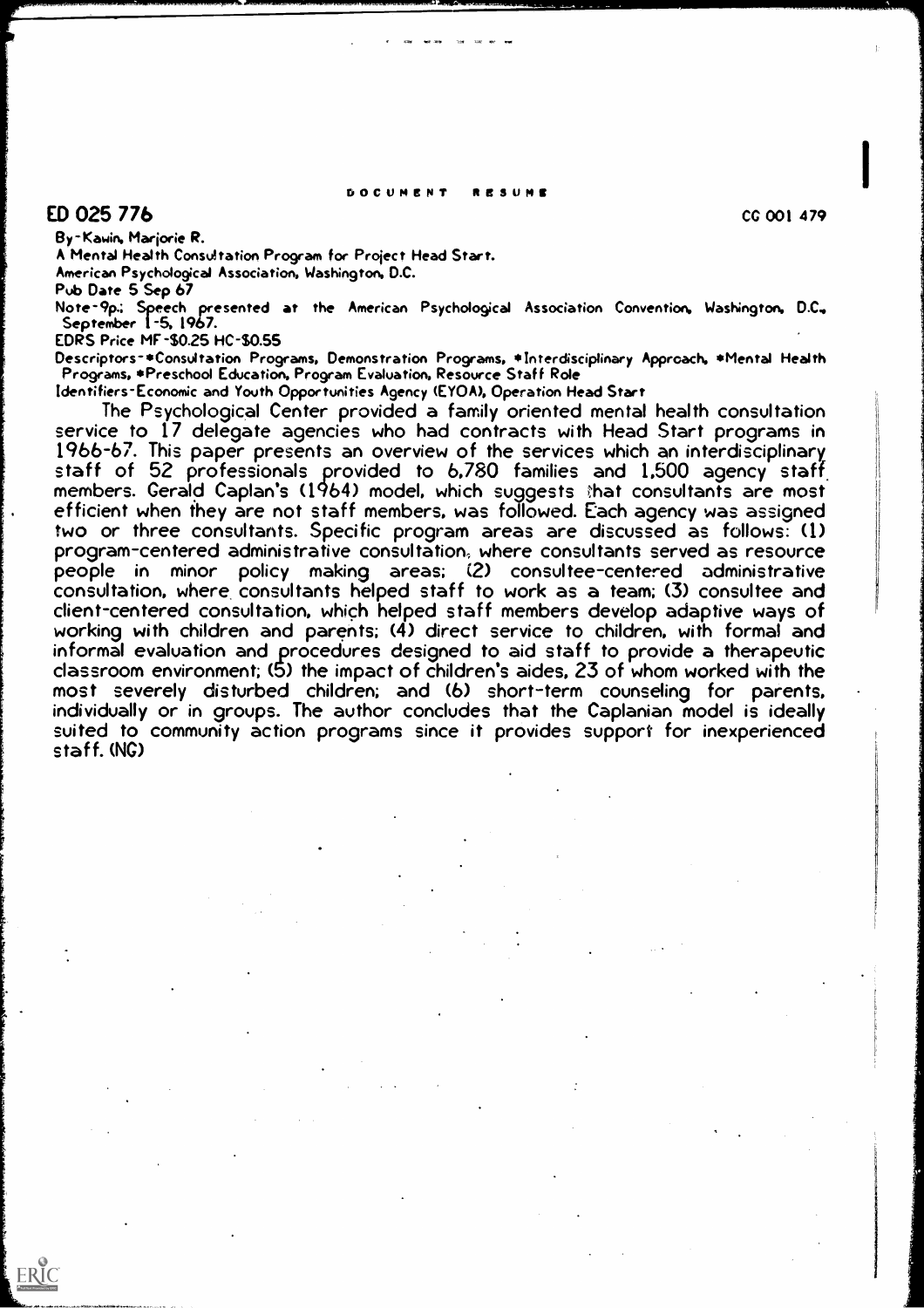### A MENTAL HEALTH CONSULTATION PROGRAM FOR PROJECT HEAD START\*

 $-$ 

Marjorie R. Kevin, Ph. D.

The Psychological Center, Los Angeles

 $\blacktriangleright$  $\overline{\phantom{1}}$  $\mathbf{u}$  $\overline{\mathsf{C}}$  $\bullet$  $\blacksquare$ ய

**SO** 

※ 농 분

<del>\*</del> ≨ ≤ ≋ g2

a early

The Office of Economic Opportunities guidelines for Operation Head Start requires that psychological services be provided to the families partici-<br>pating in this program. This very important requirement enables psychol-<br>ogists to provide these services to a segment of the population whose men<br>h pating in this program. This very important requirement enables psychologists to provide these services to a segment of the population whose mental  $\Xi \geq \Xi$  health needs have never been served. It also enables psychologists to hold  $\Xi \geq \Xi$ important leadership roles in comprehensive community mental health programs.

229 The  $\sum_{i=1}^{\infty} \sum_{i=1}^{\infty} \sum_{j=1}^{\infty} \sum_{j=1}^{\infty} \sum_{j=1}^{\infty} \sum_{j=1}^{\infty} \sum_{j=1}^{\infty} \sum_{j=1}^{\infty} \sum_{j=1}^{\infty} \sum_{j=1}^{\infty} \sum_{j=1}^{\infty} \sum_{j=1}^{\infty} \sum_{j=1}^{\infty} \sum_{j=1}^{\infty} \sum_{j=1}^{\infty} \sum_{j=1}^{\infty} \sum_{j=1}^{\infty} \sum_{j=1}^{\infty} \sum_{j$  $\Xi \equiv \Xi$  Angeles (EYOA): two covering the period from March 1966 through August<br> $\Xi \equiv \Xi$  . 1966: the other envering the period from Sentember 1966 through August 31.  $53 \overline{5}$  and  $\overline{5}$  beginning ed a beginning September 1966.<br>E S programs for the Economic and Youth Opportunities Agency of Greater Los<br>Angeles (EYOA): two covering the period from March 1966 through August<br>1966; the other covering the period from September 1966 through August<br>1967. T The purpose of this paper is to present a broad overview of a mental health consultation program developed at The Psychological Center, Los Angeles, for Project Head Start. The Psychological Center has administerad three programs for the Economic and Youth Opportunities Agency of Greater Los 1966; the other covering the period from September 1966 through August 31, 1967. This paper will report on the program administered for the year

 $\overline{a}$  become involved in planning and administering similar community mental health  $\overline{a}$  programs.  $\Xi \cong \Xi \cong \text{error}$ ia so programs.<br>Example :<br>Example : prove

# $\Xi \stackrel{\sim}{\approx} \Xi \stackrel{\sim}{\approx} \frac{RELATIONSHIP BETWERN HEAD START AND THE PSYCHOLOGICAL CENTER}$

Local administration of the Head Start program was effected through various Head Start "Delegate Agencies" - community organizations which contracted with EYOA to provide both staff and facilities for implementing the program in the various poverty areac. Seventeen such agencies participated in the 1966-1967 program. They included such organizations as the Los Angeles County School System, the Archdiocese and other church groups, and the Los Angeles Urban League.

The Psychological Center provided mental health consultation services to these 17 delegate agencies. We extended our services to the 6,780 children and their families enrolled in the program from September 1966 to June 1967; to the additional 1,260 children enrolled from June through August 1967; and to the more than 1,500 Head Start staff members.

The Psychological Center worked cooperatively with EYOA in developing the broad parameters of the mental health program. Final programs at each delegate agency varied somewhat in accordance with the character of the agency and the particular skills of the mental health consultants assigned to the agency. Decisions affecting the assignment of mental health consultants were made in cooperation with agency administrators. Professional standards in terms of level of skill and professional conduct required of the mental health consultants were established and maintained by The Psychological Center.

\*Presented at the American Psychological Association, Washington, D.C., September 5, 1967.

 $\sigma$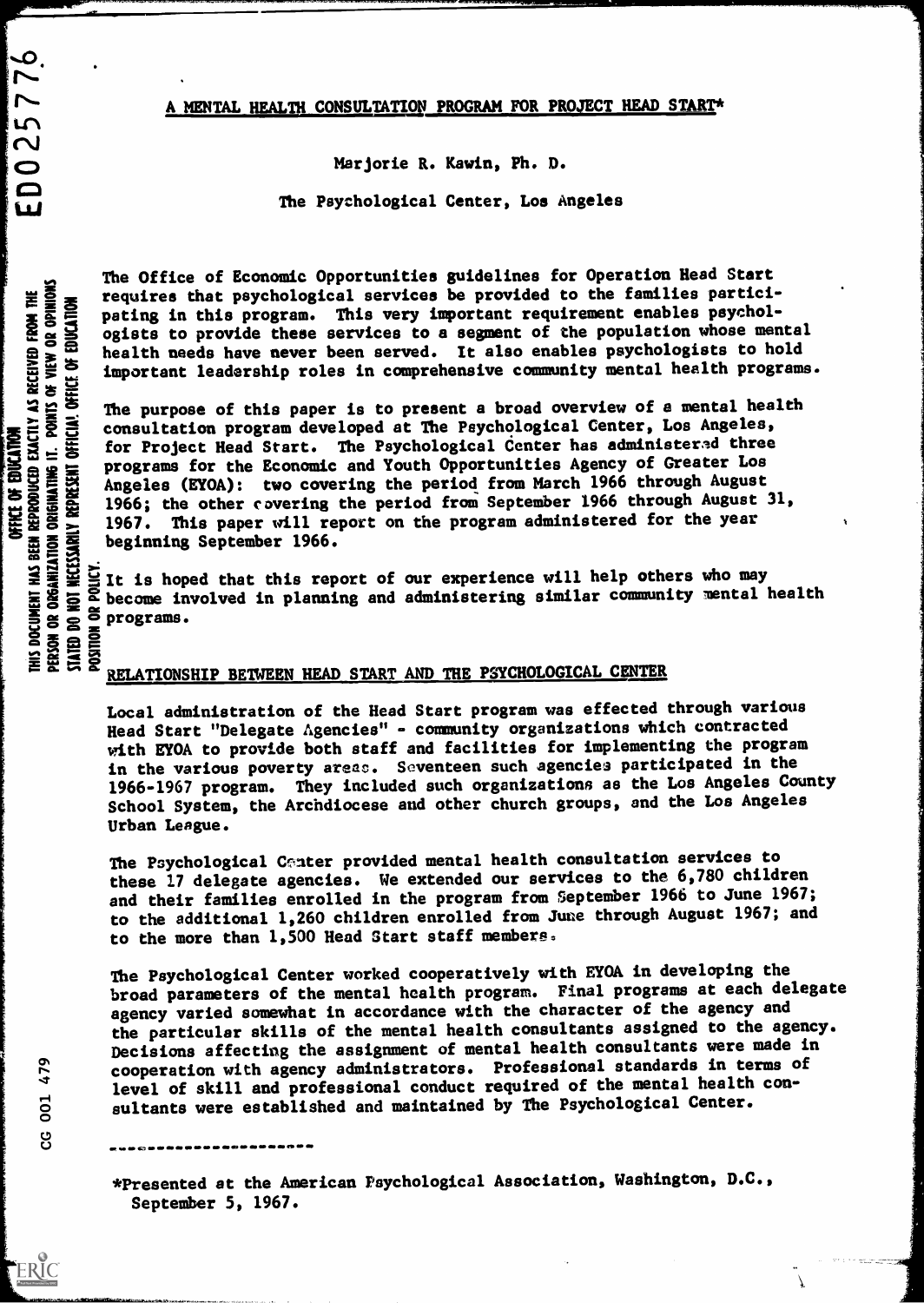The separation of the consultation program's administration from delegate agency administration followed Gerald Caplan's (1964) suggestion that consultants are more effective when they are not agency staff members. Consultants can thus act impartially and remain neutral and objective in the face of the manipulative efforts of special pressure groups in the consultee institution. In addition, more channels of communication are open for the interchange of privileged communication.

This separation seemed particularly valuable in the Head Start setting, where staff members were unusually concerned about their capacity to function in their job and were fearful of the powerful authority of delegate agency administrators.

#### THE CONSULTING STAFF

Beginning in September 1966, an interdisciplinary staff of 52 mental health professionals provided services to Head Start's 6,780 families and 1,500 staff members. By using a large number of part-time consultants, we were able to meet the needs of the community quickly, flexibly, and with highly competent individuals.

In selecting mental health consultants, consulting and other professional experience in relation to preschool children and families similar to those in Head Start weighed more heavily than acudemic degree. We made every effort to recruit mental health professionals from minority groups. Placement in supervisory or subordinate positions as well as pay scales were based entirely on professional experience and adequacy, not on academic degree.

As of June 1967, the academic background of the mental health consultants was distributed as follows:

- 15 Clinical Psychologists, Ph. D. level
- 2 Educational Psychologists, Ed. D..level
- 16 Psychologists, M.A. level
- 7 Psychologists, B.A. level
- 5 Psychiatrists

**ERIC** 

- 2 Psychiatric Residents
- 3 Psychiatric Social Workers  $\gamma$
- 1 Social Worker, **B.A.** level we
- 1 Community Action Program Group Worker

Mental health consultants worked together in teams formed on the basis of professional skills and experience with the population served by the particular delegate agency e.g., Spanish-speaking consultants were placed at agencies serving large numbers of Spanish-speaking families. Each agency was assigned a team of two to three consultants. At least one individual in every team was experienced in one of the following areas: (1) mental health consultation, (2) child development and/or nursery school education, (3) counseling of socially deprived adults. The member of the team with the most consulting experience was placed in the supervisory position. In addition to his usual consulting function, the supervisor served as laision between the Coordinator of the Mental Health Program at The Psychological Center and the delegate agency administrator. He was also responsible for the team's effective functioning in the agency. Consulting teams met regularly - usually weekly to share their experiences in the agency and to give each other training, support, and supervision in their particular area of expertise. By the end of the year, all consultants were capable of consulting with staff, evaluating children, and counseling Head Start parents.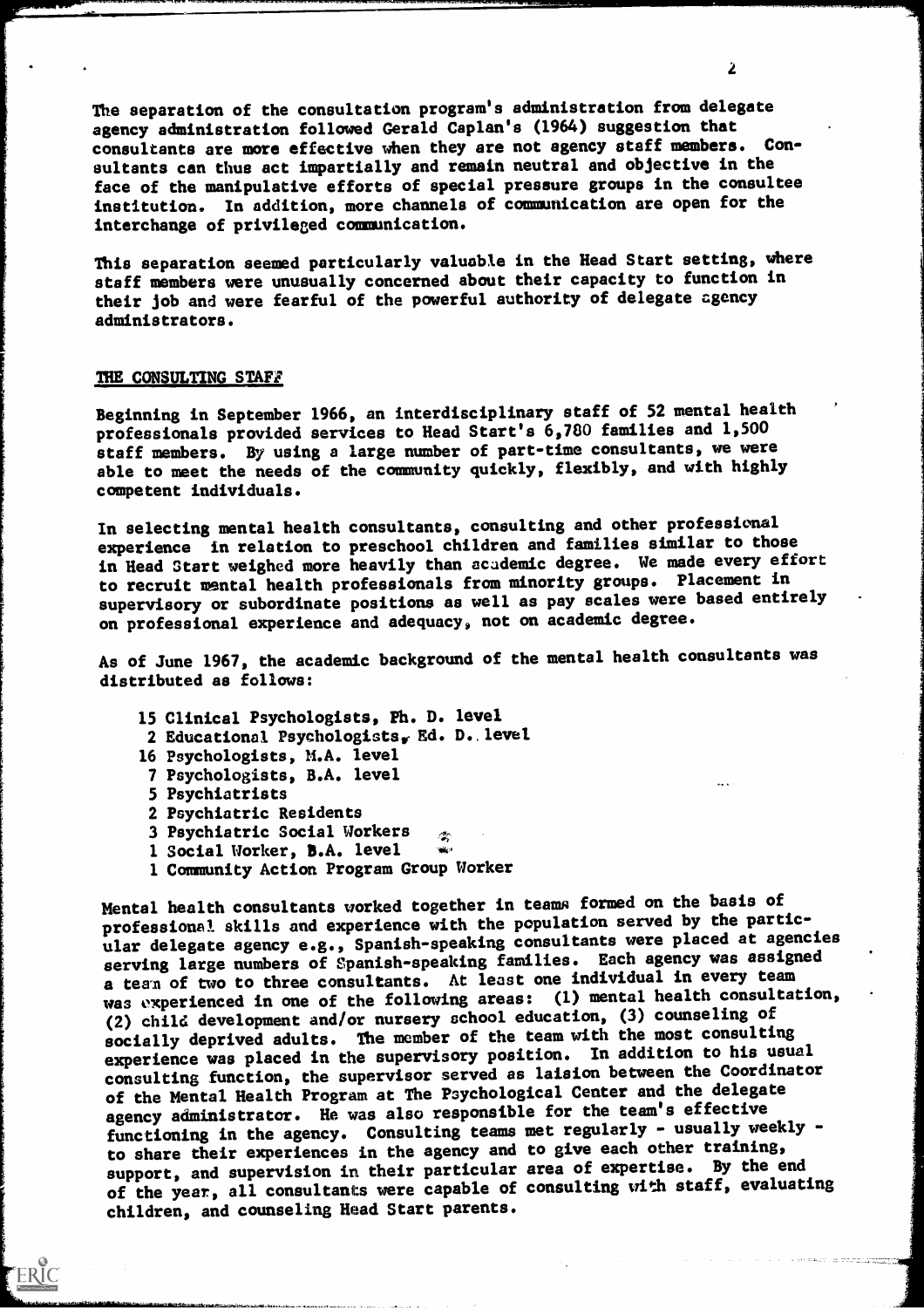### THE MENTAL HEALTH CONSULTATION FROGRAM

Consultants offered various forms of staff consultation to the delegate agency staff. Following Gerald Caplan's (1964) model, these may be categorized as: (1) program-centerei administrative consultation, (2) consultee-centered administrative consultation, and (3) consultee and client-centered case consultation.

Direct service offered included observation and evaluation of children, supervision of Children's Aides (Fox, 1967), and short term parent counseling. Approximately 707. of consultants time involved staff consultation, 307. direct service.

### Program-Centered Administrative Consultation

Mental health consultants had no mandate to be involved in the broad policymaking area of administration, though a few project directors did use the supervising consultant as a resource person in this area. The scope and effectiveness of the consultation program at individual agencies depended in large measure upon the effect of these high-level derisions upon agency staff members' attitudes, feelings, and ability to function in teams.

Consultants were involvei in helping staff members plan programs at lower levels, e.g., curriculum development, staff-development workshops, parent participation programs, etc. Here, we served as resource people, emphasizing the mental health aspects of staff programs.

### Consultee-Centered Administrative Consultation

**ERIC** 

Perhaps the most valuable staff consulting time was spent in consultee-centered \* administrative consultation. This involved helping staff members implement a coordinated team approach through role clarification, resolution of personality conflicts, and improvement of communication skills. Mental health consultants were the only agents in Head Start with the mandate to perform these much needed services for staff.

Inter-staff conflicts arose largely from staff members finding themselves suddenly employed in new and poorly defined roles and having to work in complex teams with unfamiliar, usually inexperienced co-workers. In addition, \ prejudice was a disruptive fector in many staff teams. It was not until about the fourth month of the program that stari and consultants felt able to openly discuss this issue. Authority conflicts were frequent. In part this was related to individual personality qualities, in pert to the fact that many staff members were in their first supervisory positions and many in their first jobs.

Methods employed to help staff establish positive working relationships involved some consulting with individual staff members. However, we more often worked with natural staff groups. These groups usually were comprised of the various components of a site team - Child Development Supervisor, Teacher and Assistant Teacher, Social Uorker and Social Work Aide, Nurse and Assistant Nurse, and often young people from the Neighborhood Youth Corps. Other groups were formed comprised of members of one agency component, e.g., all social workers, all teachers, etc. These groups were most successful when problemcentered and when terminated upon resolution of the problem. Some on-going groups were established, but these tended to be threatening to staff and administrators alike. All but one on-going group was terminated.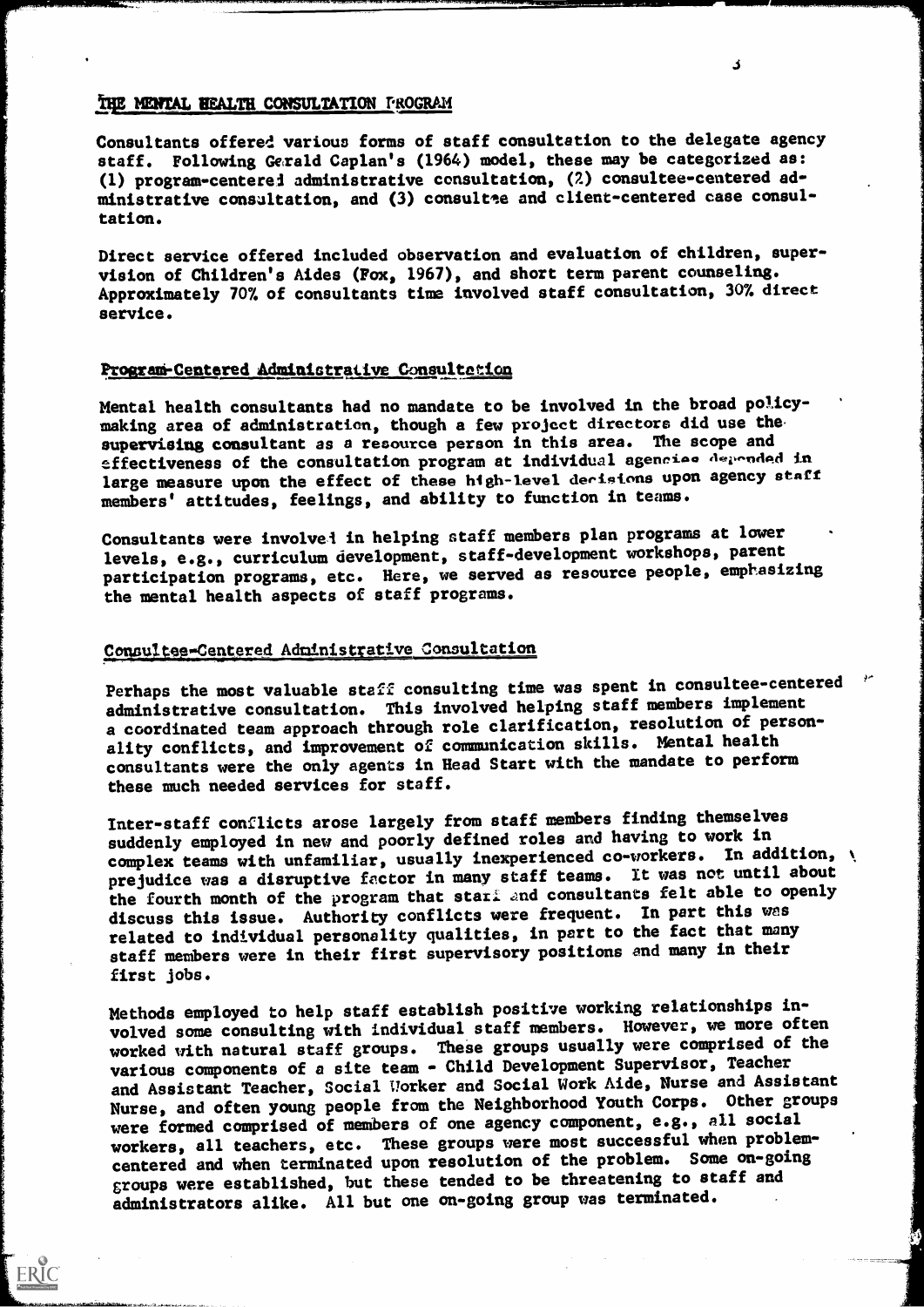The frequency of themes involving staff-staff and staff-administration conflicts increased during the first half of the year, probably as a function of the trust and respect consultants earned with time. These themes decreased in frequency toward the end of the year at all agencies, but the reason for the decrease differed with the character of the agency.

Among what may be termed "growth-promoting agencies," staff members felt free to express their feelings of inadequacy in their roles and to deal openly with interpersonal conflicts. Project directors were interested in staff reaction to administrative decisions and were flexible enough to correct deficiencies where possible. Staff learned to work together to cope with situations which could not be changed.

Among what may be termed growth-inhibiting agencies, project directors seemed alienated from staff. Communication of staff reaction to administrative decisions resulted in little change. Staff's fear of authority increased and they perceived administrative decisions affecting staff as punishment. Staff members tended to abandon efforts to communicate freely with other team members, and felt frustrated with the tremendous effort required to work cooperatively with ever-changing teams. Staff focused increasingly on keeping their jobs and working in their own area.

Among growth-promoting agencies, frequency of consulting themes involving inter-staff and staff-administration relationships decreased as problems were aolved and problem-solving techniques were learned. Among growth-inhibiting agencies, frequency of these themes decreased ac staff became alienated and were no longer willing to attempt to cope with difficult staff and agency relationships.

In addition to requests for help with staff-staff and staff-delegate agency relationships, consultants received requests to help staff develop effective relationships with various community agencies, e.g., the Bureau of Public Assistance and other referral sources. It was found that many staff members had little information about these community agencies; some did not know how to get the information; some were reluctant to make contact with the authorities in these agencies.

Consultants generally made some suggestions about how to locate a community agency, but let the staff member actually get the information. Sone staff members were reluctant to contact the agencies. Consultants supported them until they could make the contact and sometimes nodeled effective behavior through role-play. We did not make contacts for the consultee unless a child would be in danger of . losing his opportunity for help because of consultee inadequacy.

### Consultee-Centered and Client-Centered Case Consultation

 $\mathcal{L}^{\text{max}}_{\text{max}}$  and  $\mathcal{L}^{\text{max}}_{\text{max}}$ 

ERIC

The goal of case consultation in Head Start was to help staff members develop adaptive and creative ways of working with children and parents. The time spent in this area of consultation increased as the time spent in staffcentered administrative consultation decreased.

Both individual and group format were used in case consultations. Individual consulting contacts were generally arranged at the request of a staff member; they also occurred informally during site visits. Both consultants and staff members soon found that the consulting sessions were more valuable with other team members present. As a result, on-going case-conferences were established.

 $\boldsymbol{\tau}$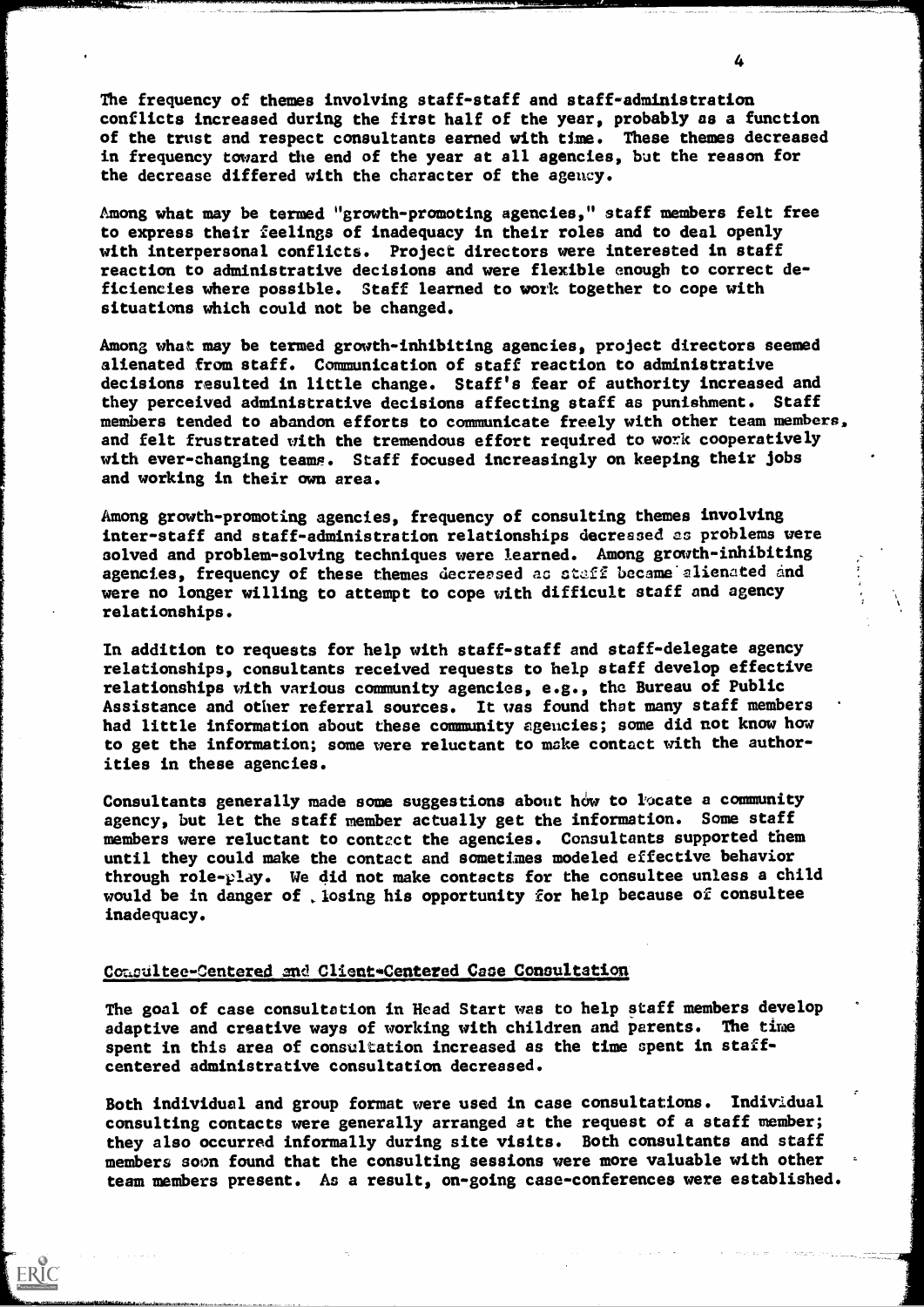These group consulting sessions were valuable in maximizing staff's understanding of the case and in developing a consistent approach to the family being discussed. They also seemed to have "transfer" value to staff management of other cases. The group process was especially helpful for those who would perceive a request for help as a sign of their own inadequacy. Through case-conferences, these staff members were able to talk indirectly about their problems with children and parents until they felt secure about directly requesting help.

In addition to the more traditional forms of case consultation discussed above, consultants participated in didactic staff training workshops throughout the year. Here, as in other consulting contacts, we guarded against accentuating staff tendencies to view consultants as unassailable authorities. Thus, instead of formally lecturing to large staff groups, we spoke in small groups where discussion was more likely to be open. Staff members were free to question, to use case material for better understanding of general principles, and to develop their own ideas.

At the beginning of the year, consulting themes in relation to children centered on teachers' inability to understand or cope with specific behavior, e.g., aggression, withdrawal, separation anxiety. Also, staff tended to perceive as aggressive some of the behavior which consultants labelled creative and intelligent. As the year progressed, staff perception of children became more like that of the consultants. Also, social workers began to request consultation in regard to child-family relationships. Teachers and sucial workers together began to request consultation regarding children who were reacting to traumatic experiences which occurred in the home and which should have involved some type of legal action for the protection of the child. These included child-beatings, severe child neglect, sexual molestation by a parent, and child abandonment.

At the beginning of the year, consulting themes in relation to parents centered on staff's feelings of inadequacy and requests for help in establishing casework relationships. Toward the end of the year, social workers, like teachers, felt frustrated when parents would not take their "advice" regarding effective child management techniques. Throughout the year, social workers and nurses asked for help in parent counseling relationships.

Consultants' activities which proved most effective in case consultation included:

- (1) Maximizing the information available to staff through direct teaching end through widening staff's perception of relevant data.
- (2) Encouraging the staff to apply principles from successful past experiences in evolving meaningful solutions to present problems.
- (3) Supporting such staff techniques as giving praise and individual attention to the client (child or parent), providing the client freedom to express feelings within a framework of realistic limits, and setting up situations in which the client could succeed.

Many Head Start staff members used their professional relationships with mental health consultants as models for staff relationships with Head Start children and parents.

 $\sim 10^{11}$  km  $^{-1}$ 

5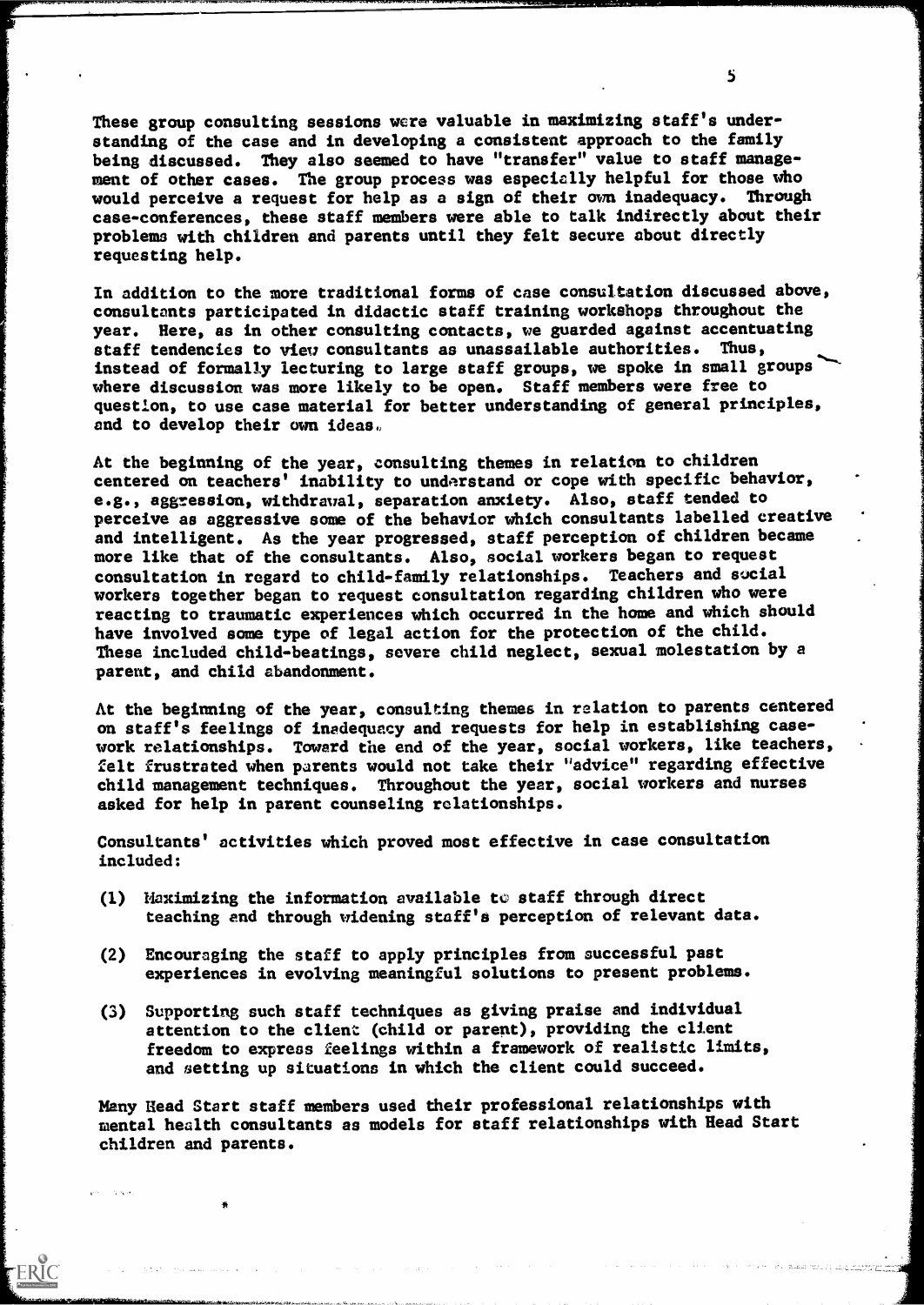### Direct service to Children

The regular consulting staff did not "treat" children. It was our belief that, if we were to accept the therapist role, we would ugurp the legitimate growth-facilitating function of the teaching staff as well as undermine our own strength as mental health consultants. We believed that the Head Start classroom was the best agent for promoting positive social and emotional growth in the children. Thus, our energies were primarily focused on those procedures which would help staff provide a eherapeutic environment for all the children and would help teachers develop special skills required to deal with the children they sought to refer for therapy. A Children's Aide program (see below) waa devcloped to work with the most disturbed children.

All Head Start children were routinely observed and informally evaluated as consultants visited sites throughout the year. Approximately 67 of the children vere formally evaluated. Children thought to be mentally retarded, brain damaged,or schizophrenic, were referred to suitable community agencies. Consultants used the evaluative data for the remaining children in case-consultation with staff.

Consultants based most of their findings on careful observation, personal interaction with the child, and anecdotal records. Evaluative instruments used included the Draw-A-Person, the IPAT, the Stanford Binet, and the Riley Screening Test (Riley, 1967).

### Children's Aides

ERIC

The Children's Aide program (Fox, 1967) was innovated during the year to provide direct service to the most severely disturbed and disturbing children. Aides ranged in age from 50 to 15. They included retired professionals, housewives, college and high school students, and school dropouts. They were alike in that they could easily relate to children in a warm, accepting way; were not threatened by highly aggressive children; could accept supervision from the Mental Health Consultant; and could work cooperatively with the teacher and assistant teacher in the classroom setting.

Under the supervision of a mental health consultant, Children's Aides formed therapeutic relationships with children who would have been dropped from the program without this individual attention.

In the first nine months of the program, 23 Aides formed relationships with 29 Head Start children. All but two of these children were rated "improved" by the agency staff and the mental health consultants. These relationships began as intense, one-to-one encounters, three to four days per week, three and one-half hours per day in the Head Start classroom. As the child became more secure, the Aide involved the teaching staff and/or other children in the relationship. The relationship was gradually terminated, with the Aide spending less and less time with the child and the child becoming increasingly involved with the on-going Head Start program. These relationships usually terminated within three months, though Children's Aides could continue the relationship if the consultant felt this advisable. Some children were assigned Children's Aides only to retain them in the program while the Head Start social worker and nurse found a suitable mental health agency and prepared the family for the transition.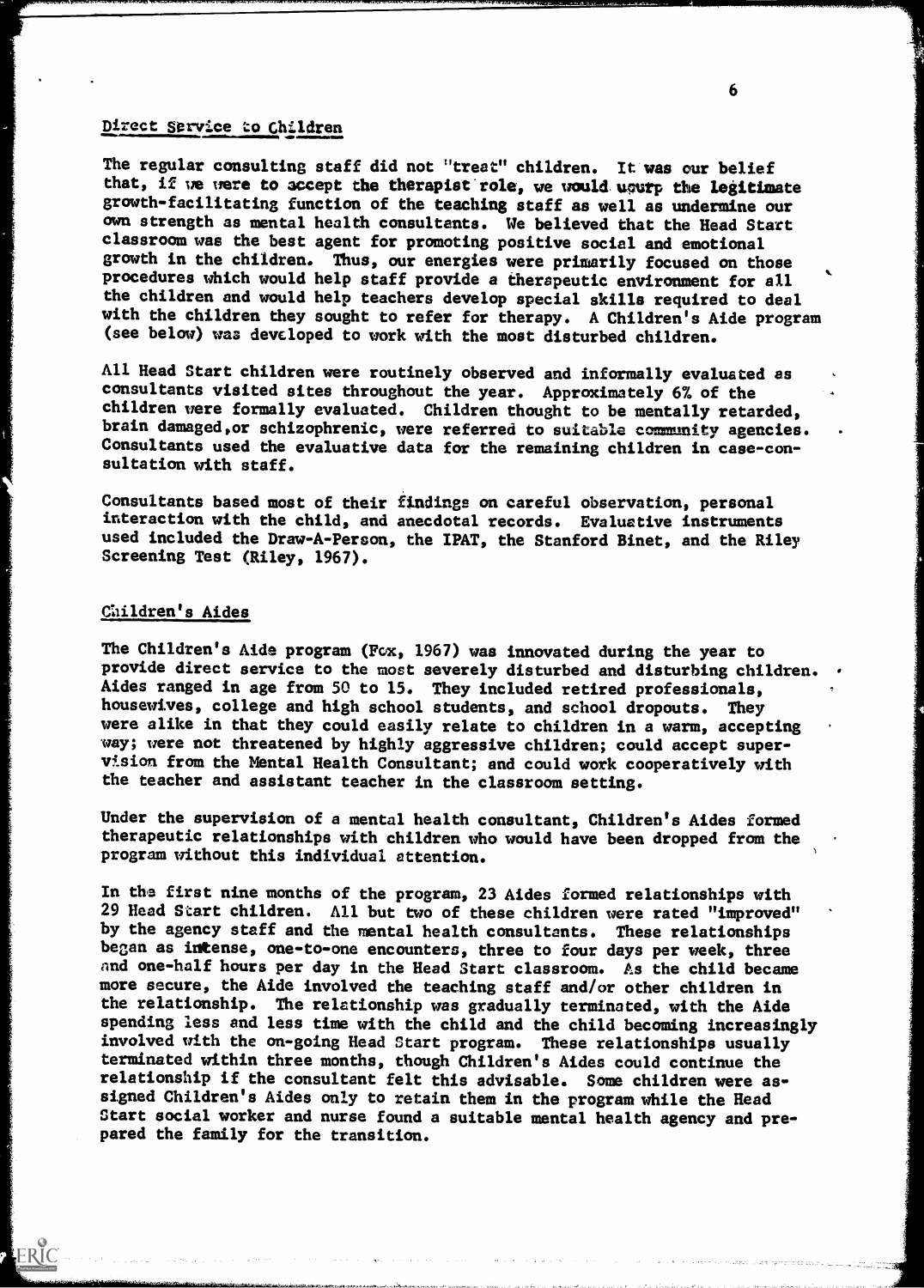### Direct Service to Parents

Mental Health Consultants assigned to delegate agencies provided direct service to parents in three settings:

- (1) In individual sessions. Consultants met with individual parents at the sites. The consultant's primary function here was to help define the problem and give the parent some support. Problems discussed were both child and adult centered. Consultants saw parents individually from one to six sessions, with teachers and social workers often attending these meetings. Parents having particular difficulties with their children or their life situations were then referred to parent education or parent counseling groups.
- (2) In parent education groups. Consultants served as resource people in the parent education groups organized at most agencies. Consultants brought child development information to these groups in the form of motion pictures, books, and discussion material.
- (3) In parent counseling groups. Consultants established short-term parent counseling groups at Head Start sites. The viability of these groups was largely dependent on the availability of consulting time, the commitment of the parents, and the support of the teachers end social workers.

In addition to the above, The Psychological Center established counseling facilities for the most severely disturbed parents. These facilities were staffed with highly skilled psychologists and psychiatrists who provided individual and group psychotherapy to parents referred by agency social workers.

All the parent education, counseling, and psychotherapy groups were open-ended and attendance quite irregular. Many parents were motivated to work out their problems in counseling, but were faced with too many obstacles to permit regular involvement. For example, it was not uncommon to find a parent unable to attend a meeting because her husband was jailed, one of her children hospitalized, or she herself too depressed to get up and dress. On the other hand, it was also not uncommon to see Spanish speaking women regularly participating in counseling groups through an interpreter.

The relationship between parent and Head Start child was the major topic discussed in all contacts with parents. Parents wanted information about child growth and development and about specific child management and discipline techniques. Consultants tried to help parents better understand their children's behavior, offering interpretations such as,children demand attention because they are afraid. Consultants also encouraged parents to attempt new ways of relating to their children. Suggestions included giving the child attention and approval with less emphasis on discipline, developing more and better verbal communication with the child, encouraging the child to do things for himself, and spending more time with the child in constructive activities.

Parents also discussed marital problems, the one-parent family, non-Head Start "problem children," and financial difficulties. Toward the end of the program, parents increasingly spoke of their own feelings of loneliness, guilt, and frustration with their personal and social environments.

Our direct service to parents did not overlap the roles of regular Head Start staff, who lacked both training and tine to establish counseling relationships with parents. It did, however, provide a form of in-service training to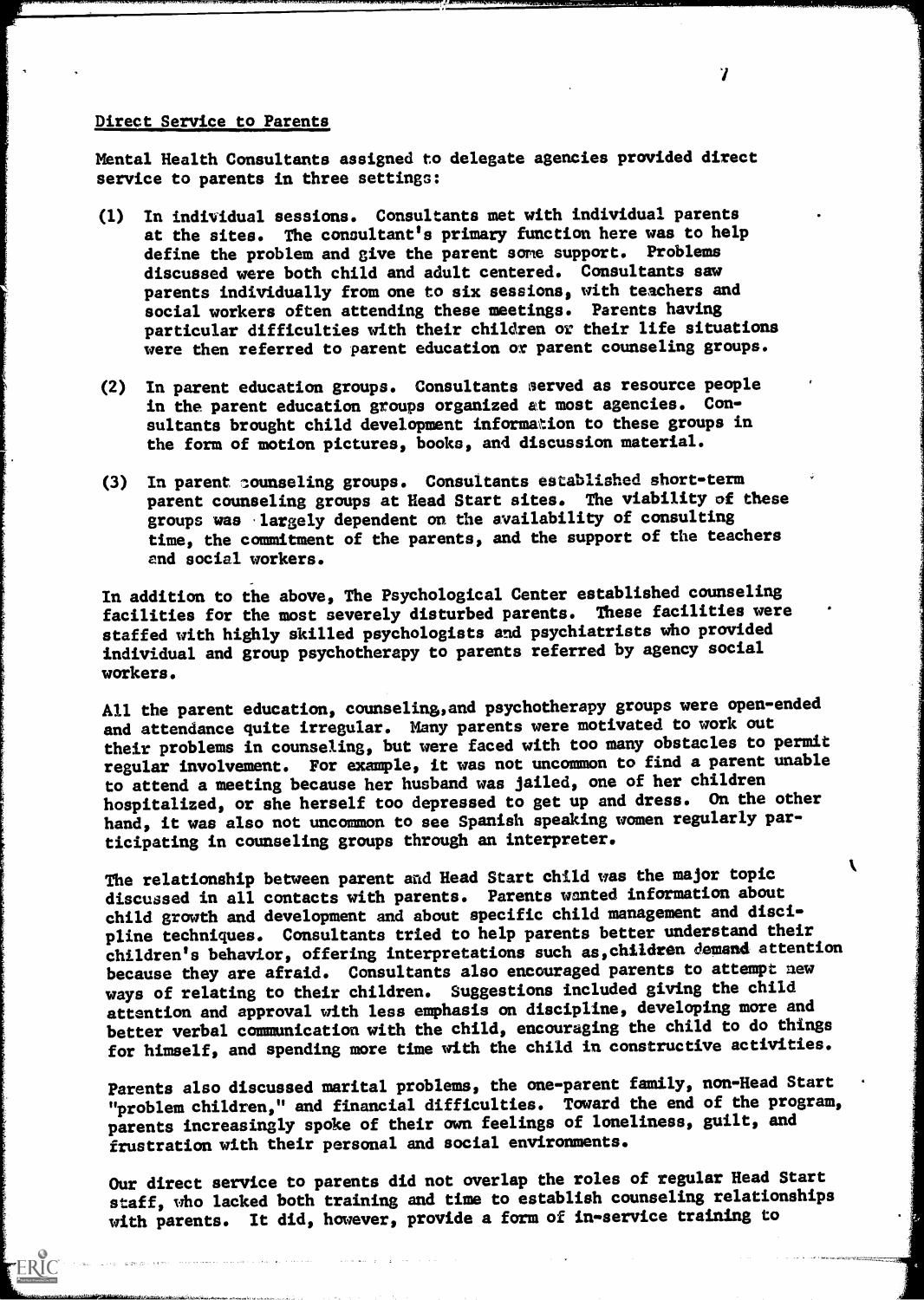social workers who attended the various counseling sessions. This in-service training enabled social workers to cope more effectively with parents who were unable or unwilling to attend counseling groups.

#### CoNCLUSION

This paper has presented an overview of the mental health consultation program developed by The Psychological Center for Project Head Start in Los Angeles County. Some general conclusions may be drawn from our experience which may prove uceful. to mental health professionals involved in other community action programs.

Community action programs are intended, not only to provide service to the disadvantaged, but also to provide opportunities for career development and community growh. It is unfortunate that the two goals are often contradictory. Inexperienced staff members are asked to perform tasks which highly skilled professionals have found difficult. The service available to the client tends to be poor until staff members become proficient in their roles.

Mental health consultation based on the Caplanian model permits staff members to learn problem solving techniques applicable in all phases of their work; it supports staff members until they gain confidence in their ability to function in their new roles; it helps staff members develop skills essential for working in close team relationships. Through the consultation process, the staff member can learn within the context of his own particular work situation. He can develop his own individuality and creativity, maximize his feeling of competence, and enhance his sense of personal and professional worth.

A community mental 'health program puch as the one described is ideally suited to the needs of agencies and individuals assuming the responsibilities of community action programs.

In conclusion, it may be said that it seems highly significant that psychologists were invited to develop and administer this mental health consultation program. In the development of this program, ideas and concepts uere drawn from clinical experience - social psychology, child and developmental psychology, social work, psychiatry, and related fields such as anthropology and sociology. Although the manner and technique of optimum synthesis of these varied concepts yet remains to be worked out, it appears abundantly clear that the above-mentioned disciplines due in fact, have much to contribute to the mental health field in general, and to programs such as Head Start, specifically. The feet that, in this case, a psychological agency vas chosen to be the synthesizer of these diverse areas of skills end knowledge is considered a compliment and honor. It is our hope that psychology will continue to respond vigonously to the challenge of the mental health needs of the nation.

The psychologist's unique position as both clinician and trained behavioral scientist well qualifies him for a position in the vanguard in the field of community mental health.